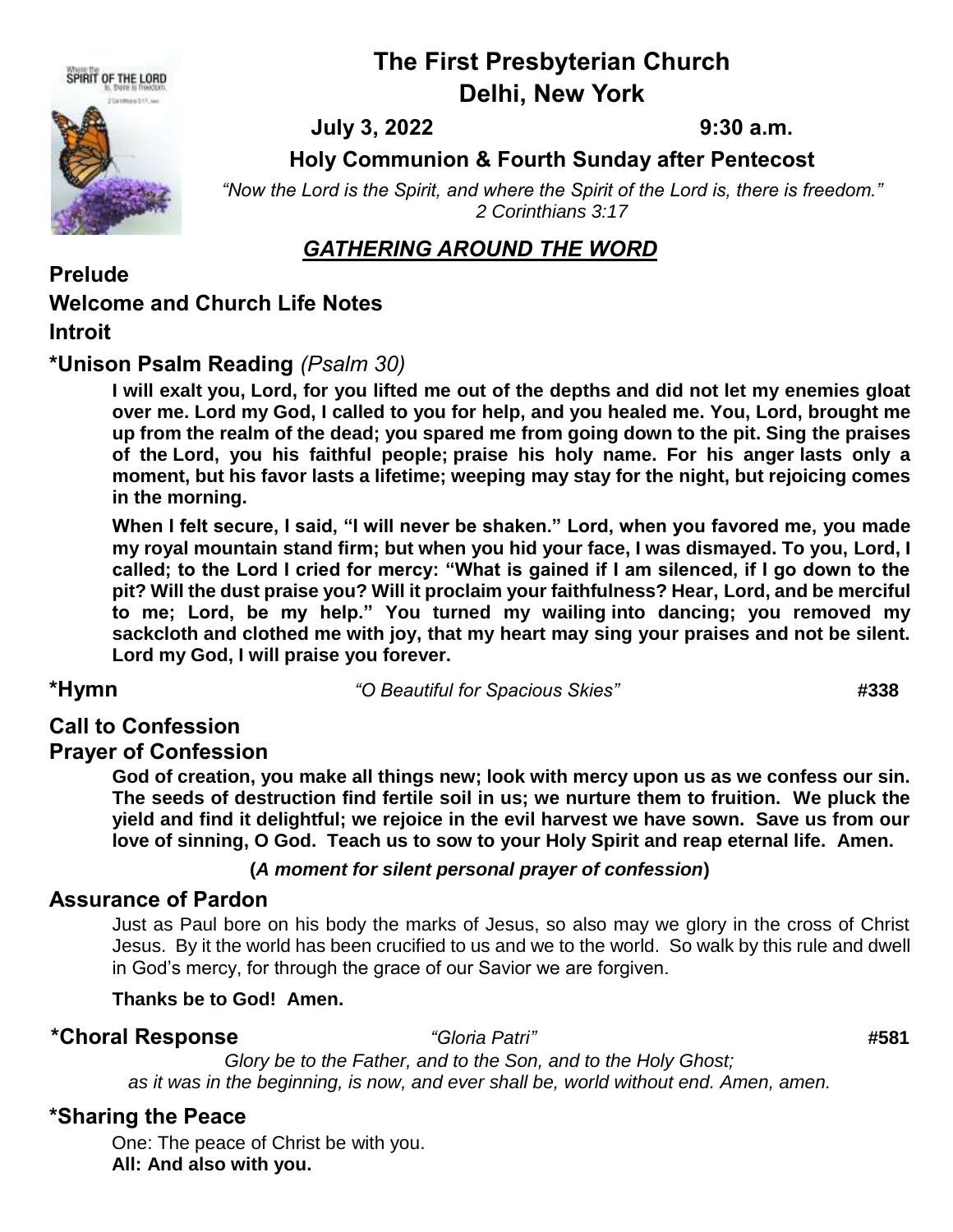### **Prayer for Illumination**

**Gracious God, we claim your promise to move among us in the power of the Holy Spirit as we read and study your word. Open our ears, that we may hear you speaking to us. Open our hearts that we might take your word to heart. Remind us that life is your gift. Strengthen our response of gratitude. Grant us wisdom that we might join your work of making spaces where communion flourishes. In the name of our Savior Jesus Christ, we pray. Amen.**

# **Gospel Reading – Luke 10:1-11, 16-20**

After this the Lord appointed seventy-two others and sent them two by two ahead of him to every town and place where he was about to go. He told them, "The harvest is plentiful, but the workers are few. Ask the Lord of the harvest, therefore, to send out workers into his harvest field. Go! I am sending you out like lambs among wolves. Do not take a purse or bag or sandals; and do not greet anyone on the road. "When you enter a house, first say, 'Peace to this house.' If someone who promotes peace is there, your peace will rest on them; if not, it will return to you. Stay there, eating and drinking whatever they give you, for the worker deserves his wages. Do not move around from house to house. "When you enter a town and are welcomed, eat what is offered to you. Heal the sick who are there and tell them, 'The kingdom of God has come near to you.' But when you enter a town and are not welcomed, go into its streets and say, 'Even the dust of your town we wipe from our feet as a warning to you. Yet be sure of this: The kingdom of God has come near.' "Whoever listens to you listens to me; whoever rejects you rejects me; but whoever rejects me rejects him who sent me."

The seventy-two returned with joy and said, "Lord, even the demons submit to us in your name." He replied, "I saw Satan fall like lightning from heaven. I have given you authority to trample on snakes and scorpions and to overcome all the power of the enemy; nothing will harm you. However, do not rejoice that the spirits submit to you, but rejoice that your names are written in heaven."

Leader: The Gospel of Christ. **People: Thanks be to God.**

# **Epistle Reading – Galatians 6:1-16**

Brothers and sisters, if someone is caught in a sin, you who live by the Spirit should restore that person gently. But watch yourselves, or you also may be tempted. Carry each other's burdens, and in this way you will fulfill the law of Christ. If anyone thinks they are something when they are not, they deceive themselves. Each one should test their own actions. Then they can take pride in themselves alone, without comparing themselves to someone else, for each one should carry their own load. Nevertheless, the one who receives instruction in the word should share all good things with their instructor. Do not be deceived: God cannot be mocked. A man reaps what he sows. Whoever sows to please their flesh, from the flesh will reap destruction; whoever sows to please the Spirit, from the Spirit will reap eternal life. Let us not become weary in doing good, for at the proper time we will reap a harvest if we do not give up. Therefore, as we have opportunity, let us do good to all people, especially to those who belong to the family of believers.

See what large letters I use as I write to you with my own hand! Those who want to impress people by means of the flesh are trying to compel you to be circumcised. The only reason they do this is to avoid being persecuted for the cross of Christ. Not even those who are circumcised keep the law, yet they want you to be circumcised that they may boast about your circumcision in the flesh. May I never boast except in the cross of our Lord Jesus Christ, through which the world has been crucified to me, and I to the world. Neither circumcision nor uncircumcision means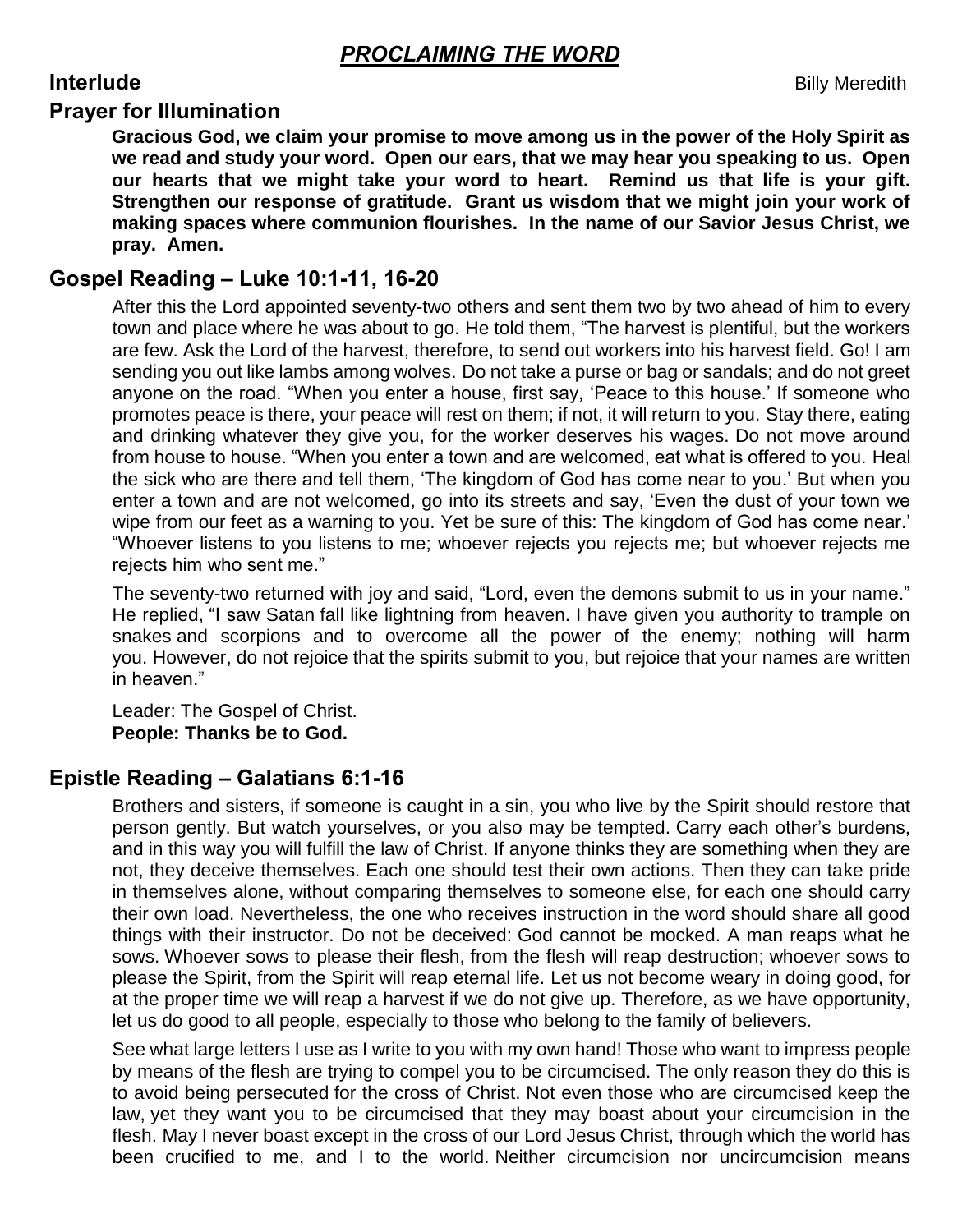anything; what counts is the new creation. Peace and mercy to all who follow this rule—to the Israel of God.

Leader: The Word of the Lord. **People: Thanks be to God.**

**Sermon** *"Let Freedom Ring"* Lay Preacher Marsha Muller

# *RESPONDING TO THE WORD*

### **\*Affirmation of Faith - The Apostles Creed**

**I believe in God, the Father almighty. Creator of heaven and earth, and in Jesus Christ, his only son, our Lord, who was conceived by the Holy Spirit, born of the Virgin Mary, suffered under Pontius Pilate, was crucified, dead, and buried. He descended into hell. On the third day, he arose again from the dead. He ascended into Heaven and is seated at the right hand of God the Father almighty; from there he will judge the living and the dead. I believe in the Holy Spirit, the holy catholic Church, the communion of Saints, the forgiveness of sins, the resurrection of the body, and the life everlasting. Amen.**

# **Eucharist**

# **Presentation of Gifts & Offerings**

# **Call to the Offering**

Offerings may be made online at <https://fpcdelhi.org/content/offering> or by USPS mail service.

# **Offertory**

# **\*Choral Response** *"Praise God, from Whom All Blessings Flow"* **#606**

*Praise God, from whom all blessings flow; praise him, all creatures here below; praise him above, ye heavenly host; praise Father, Son, and Holy Ghost. Amen.*

### **\*Prayer of Dedication**

**O God of the heavenly vineyard, in Christ you have sown the seed of our eternal salvation. Through the Holy Spirit you have planted your word of wisdom and might. We are surrounded by countless acts of your graciousness and are empowered in every way by your sustaining love. Receive the fruits of our labors, which we lay before you and bless them to your glory. In all things we give you our thanks and praise. Amen.**

### **Invitation to the Lord's Table**

**Communion Hymn** *"Be Known to Us in Breaking Bread"* **#500**

# **Prayer of Thanksgiving and The Lord's Prayer**

… "forgive us our debts as we forgive our debtors"

### **Words of Institution**

### **Communion of the People**

*Through intinction, or using elements which you have prepared prior to the service; please follow as we are led in Communion.*

### **Prayer after Communion**

**Almighty God, redeemer of all who trust you, heed the cry of your people; deliver us from the bondage of sin, that we may serve you in perfect freedom and rejoice in your unfailing love; through Jesus Christ our Savior, who lives and reigns with you and the Holy Spirit, one God, forever and ever. Amen.**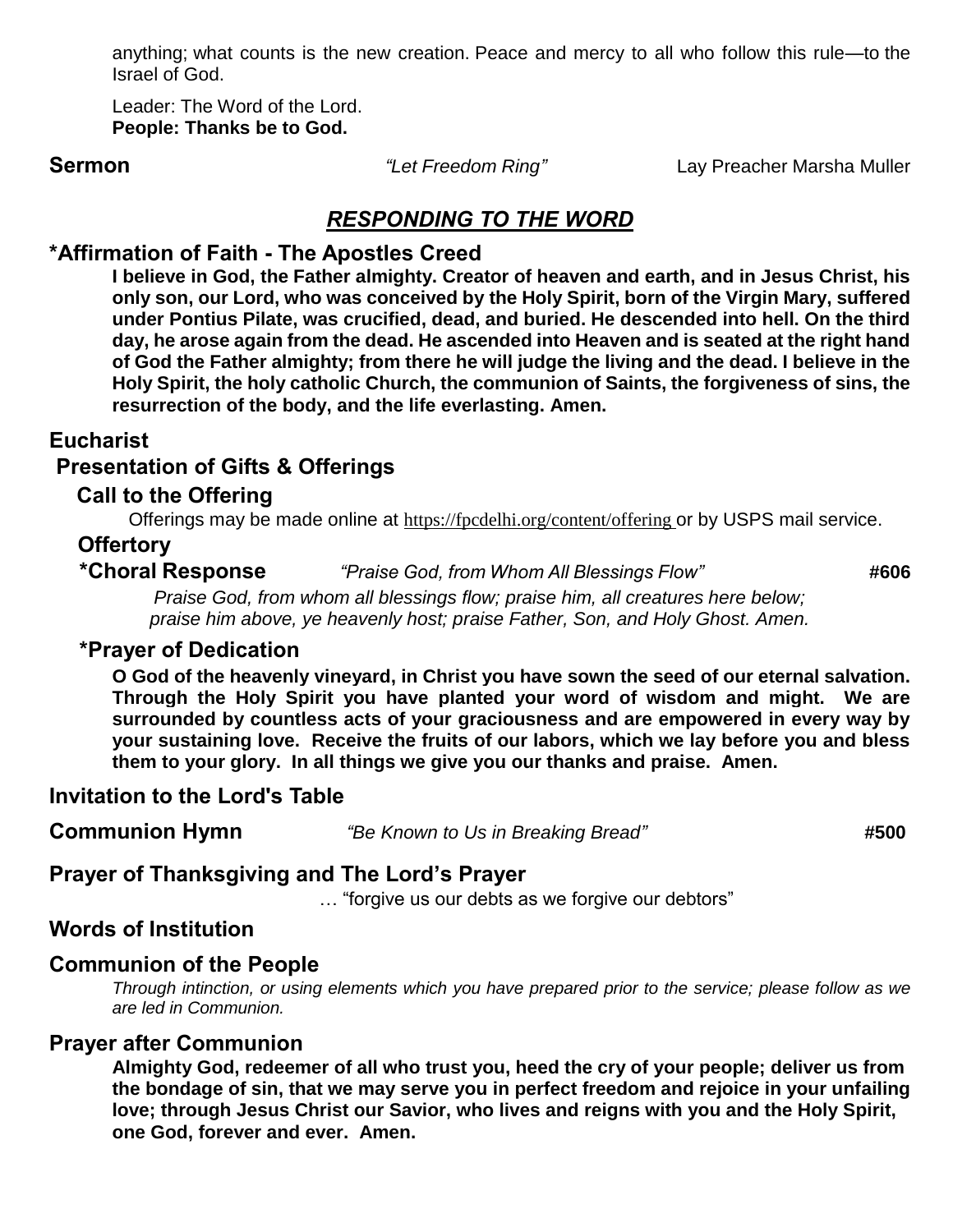**\*Benediction**

**\*The Sending** *"My Country, 'Tis of Thee" verses 3 & 4* **#337**

**Postlude**

*CCLI License # 275648*

**Thought for the Day***: "In the cause of freedom we have to battle for the rights of people with whom we do not agree. ... If we do not defend their rights, we endanger our own." —Harry Truman*

\*\*\*\*\*

Leading us in worship this morning: Lay Preacher Marsha Muller, Worship Leader Billy Meredith, Music Director Elder Ed Furgol, Liturgist



Welcome to worship in Jesus' name. As we pray today that God bless America, may the whole world know God's goodness and live in peace and love.

*(Prayer)* God of freedom, we pray for the time when all earth and heaven will ring with the harmonies of liberty.

Your **tithes and offerings** may be made online via PayPal, click the donate button at **<https://fpcdelhi.org/content/offering>**, or by regular USPS mail (4 Clinton Street, Delhi, NY 13753).

**Darcy will be back in the office on Tuesday, July 5th .**

This year's **VBS will be taking place Tuesday, July 19th thru Thursday, July 21st, 2022**. Registration will begin at 5pm & VBS classes will start promptly at 5:30pm until 7pm. We are asking for volunteers that are available to lend a hand with games, craft, or snacks. Donations of fruit snacks, bananas, grapes, apples, & juice boxes or pouches would also be appreciated!

**For the time that we are without a full-time pastor, members of Session will be taking turns in serving as a go-to person if a pastoral need arises.** For the months of July and August our contact person will be Renee Maxwell. She can be reached at (607)-746-6128 or **oma8243@gmail.com**.

The Fellowship Committee would like to invite everyone to a **dish-to-pass brunch** on July 17th and August 14th immediately following the church service. We hope you can come enjoy some time with your church family!

**Devotional booklets** (Upper Room and Daily Bread) are available outside the office and in the new narthex. Please take one for your daily devotions!